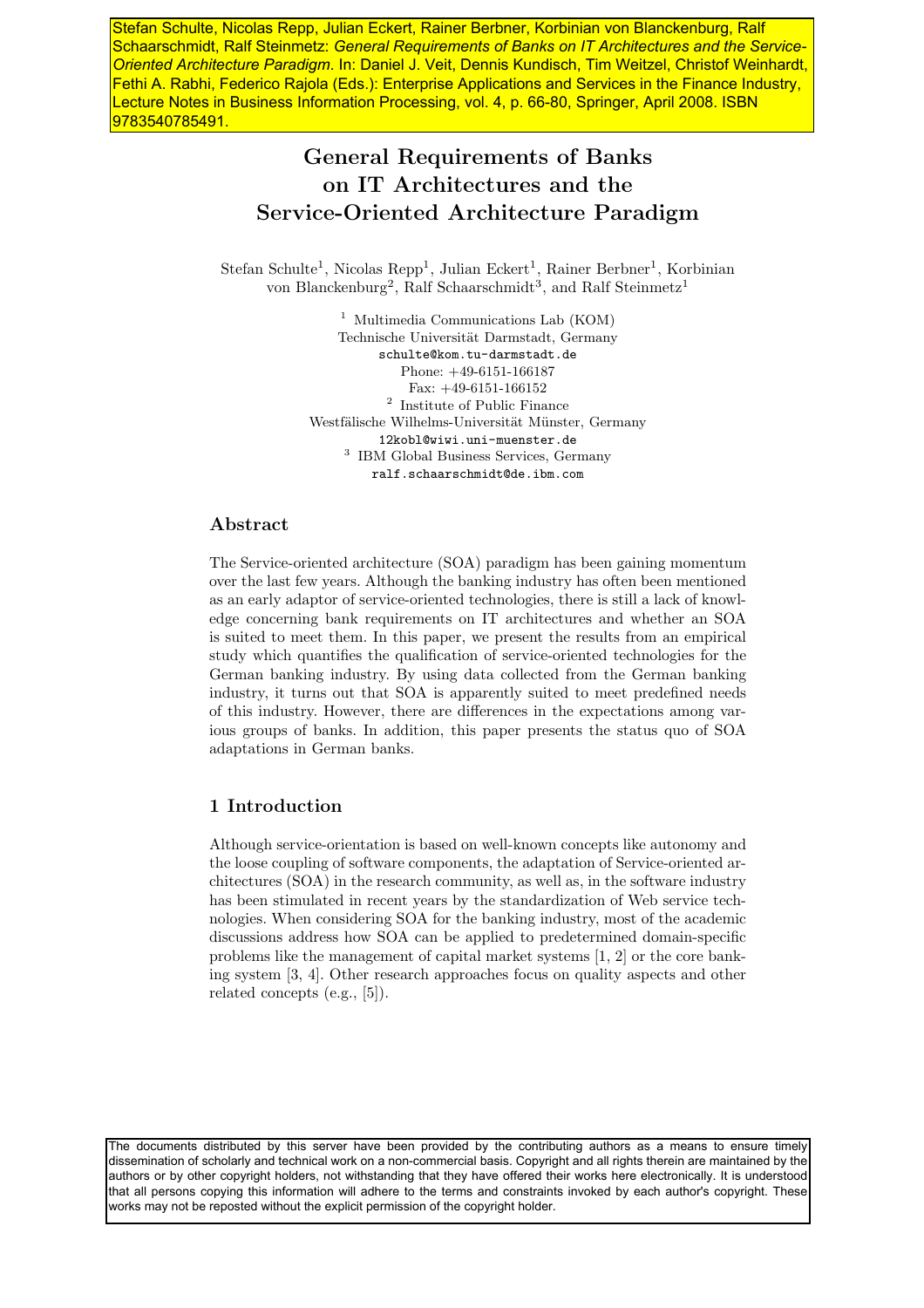In contrast, only a few empirical studies (cp. Sect. 2.3) have been conducted regarding to the impact of SOA on the banking industry in general. Therefore, we decided to extend our previous research in the field of SOA by analyzing the German banking industry based on an empirical survey [6].

In this paper, selected results from a survey we conducted among CIOs, CTOs, IT architects, and enterprise architects from Germany's 1001 largest banks (with respect to their balance sheet totals) are presented. The rate of return was 5.19%.

The key focus of this survey was to access whether SOA is a major trend or mere hype for the German banking industry – thereby determining whether SOA is suited to meet the requirements of the German banking industry. Furthermore, the status quo of SOA adaptation in German banks was also investigated. Consequently, the following research question was the key motivation behind the survey:

Is SOA a major trend or hype for the German banking industry?

The remaining part of this paper is structured as follows. In the next section, the basics and common benefits of SOA, its potential impact of SOA on banks, and relevant related work are introduced. Based on this theoretical foundation, nine statements were identified which formed the basis of our questionnaire (Sect. 3). Following this, the results of our empirical study are presented in Sect. 4. Finally, the paper concludes with a summary of the findings in this paper and an outlook of our future work.

## 2 Theoretical Foundation

In order to answer our research question, it is necessary to define SOA and evaluate its potential role in the banking industry. Hence, we introduce SOA with regard to the banking industry in the following paragraphs. In Sect. 2.1, we briefly explain the SOA paradigm. Subsequently, Sect. 2.2 introduces the potential benefits and effects of SOA on the banking industry. Relevant related work is also included in Sect. 2.3.

#### 2.1 The Service-Oriented Architecture Paradigm

Since the term SOA was coined in 1996 by Gartner [7], several publications have redefined it. In recent years, SOA has often been used synonymously with Web service technologies, even though there are great differences between the actual implementation of an SOA with a certain technology (i.e., Web services) and the underlying concepts which constitute the SOA paradigm. As the term "paradigm" implies, SOA is not a technology but a holistic approach to design an application architecture. By using service-oriented concepts, it is possible to model business processes independent of actual technologies or tools [2].

In order to define the architectural part of SOA, we make use of the following principles [8]: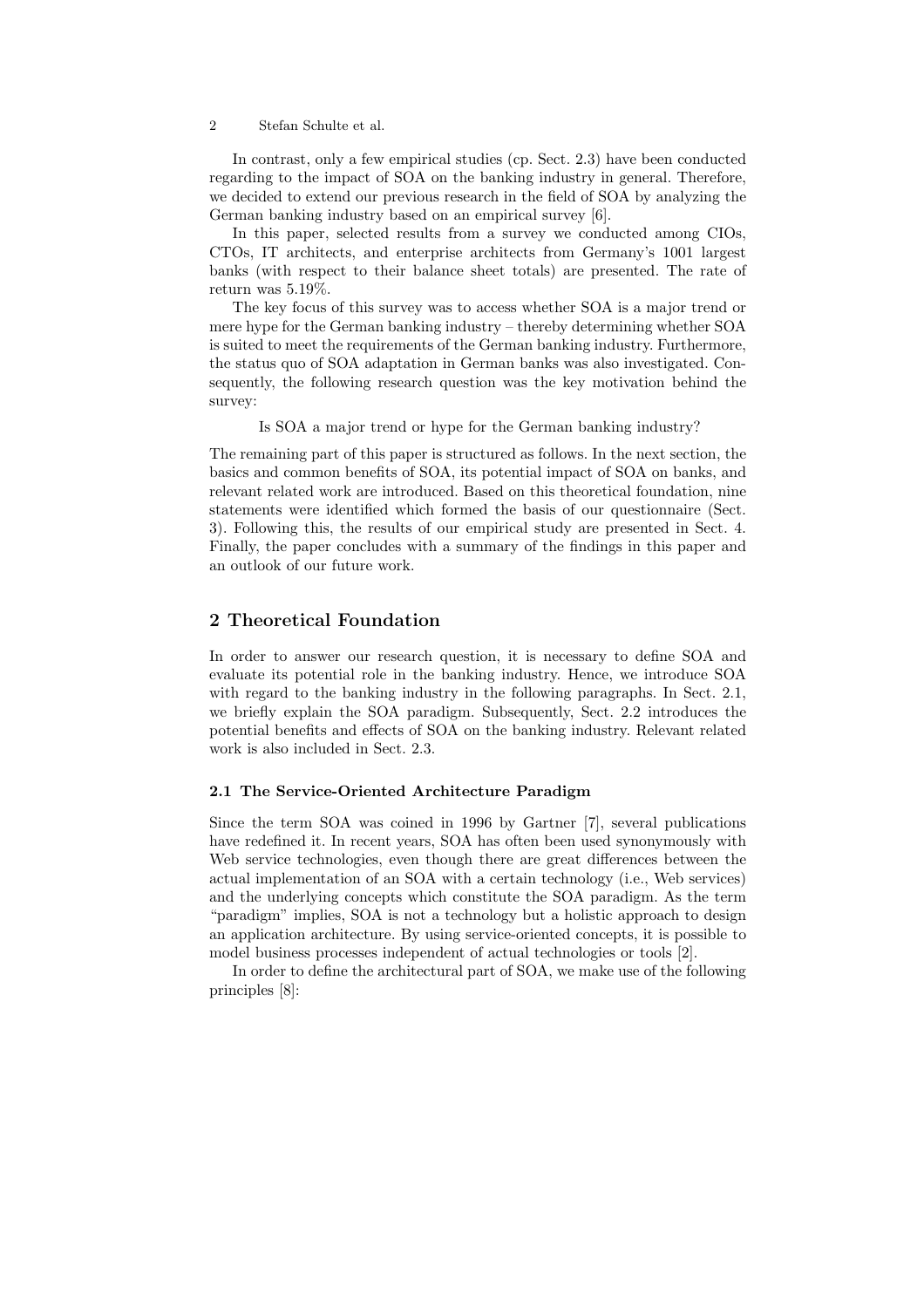- 1. All functions (e.g., business functions) are defined as services.
- 2. All services are independent and can be used without paying attention to the actual implementation.
- 3. Services can be accessed by an invokable interface without any knowledge of its location.

Accordingly, an SOA is "an application architecture within which all functions are defined as independent services with well-defined invokable interfaces which can be called in defined sequences to form business processes" [8].

By using this definition, it is possible to apply the SOA paradigm to an application architecture in general or to map exactly one aspect of a company's business model [9]. Business-oriented services may be mapped to (parts of) business processes, thus allowing new internal and external users to access processes, replace business functions, reorganize processes, or build new business functionalities from existing services.

In order to design services or processes in an SOA, it is necessary to identify and comprehend the business aspects of an organization [10]. Thus, the IT perspective of SOA is strongly related to its business perspective. Otherwise, there is also a strong relationship between the business side and SOA. SOA enhances the agility and flexibility of companies, making it possible to offer new products and services. As a result, business processes might have to be adapted in order to tap the full potential offered by service-oriented technologies [11].

Today, the technology most commonly associated with the implementation of SOA are Web services. With standardized Web service technologies like SOAP [12], WSDL (Web Service Description Language [13]) or UDDI (Universal Description Discovery and Integration [14]) it is possible to apply service-oriented concepts on the Web [15].

#### 2.2 Current State of Research on SOA and the Banking Industry

The banking industry is often recognized as a technology leader in terms of its early utilization of new information technologies (e.g., [2, 16]). In the following, we briefly present effects of SOA on banks.

Most commonly mentioned benefits of implementing an SOA include the ability to build agile enterprise systems architectures, which are able to support business flexibility and organizational speed. Adaptation and active application of service-oriented technologies are the foundation for transforming a business model (e.g., by realizing new outsourcing strategies) [9]. Furthermore, serviceoriented technologies are considered to be able to solve strategic challenges like application integration, value reconfiguration processes, value preservation after mergers and acquisitions, and enable more agile forms of IS development [17].

Rabhi et al. state that banks especially benefit from the implementation of an SOA due to the reusability of services across several business processes and the ability to provide legacy system functionalities without exposing underlying logics. On the other hand, SOA involves performance drawbacks and requires extra development time due to the need to develop additional service wrappers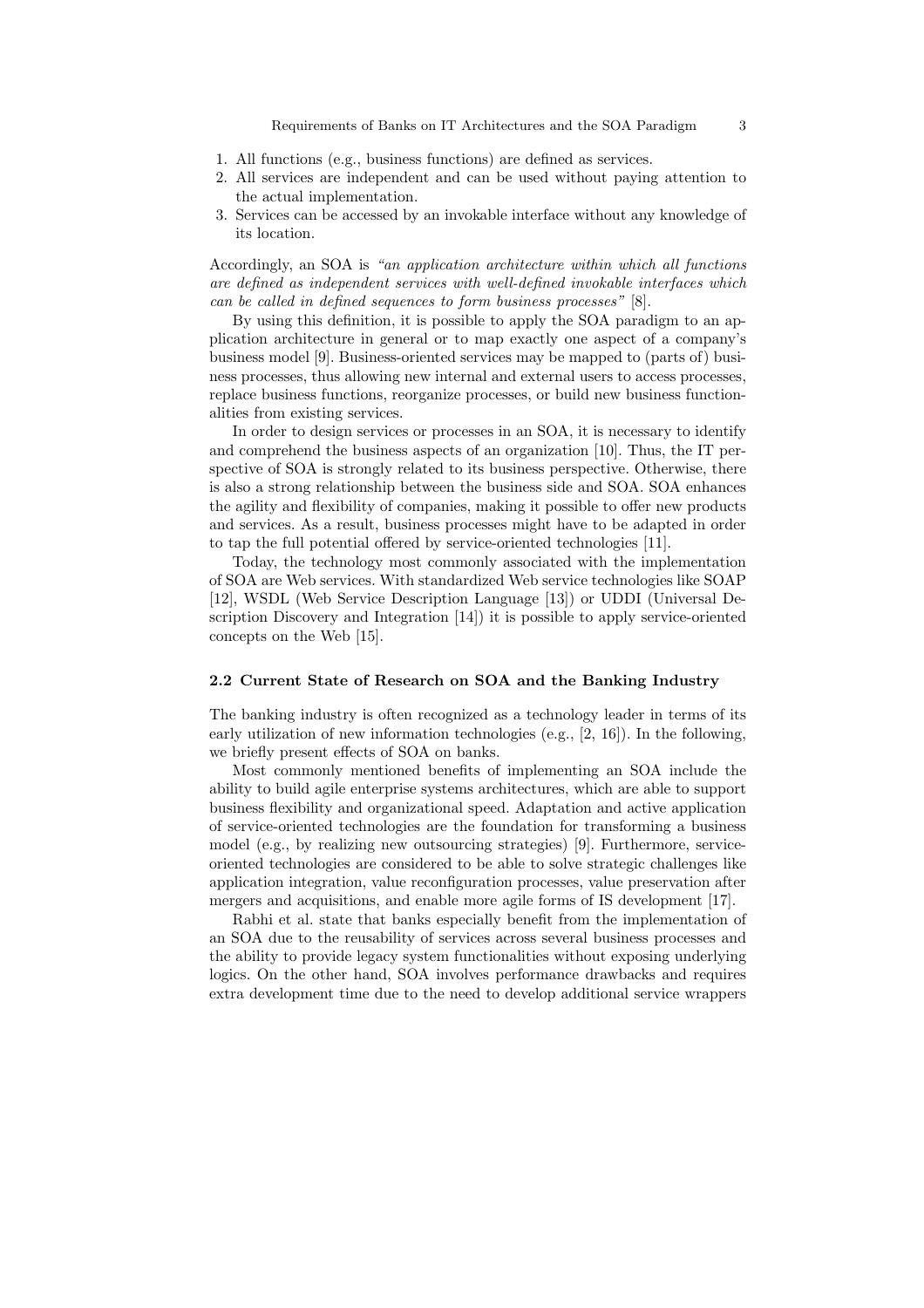[2]. Homann et al. dwell especially on the evolution from the formerly monolithic value chain towards a more fragmented value net in which separate activities (i.e., services) have to be fulfilled by specialized entities. Accordingly, information systems have to be coupled in order to enable communication within companies and between an organization and external partners. SOA provides an approach which reduces the complexity and costs of these requirements [18].

Apart from these academic considerations, there are several examples where banks have already implemented an SOA. For example, Credit Suisse began deploying service-oriented concepts in 1998 in order to uncouple their platforms and functional groups of applications [19, 20]. The primary objective was to reduce the complexity of Credit Suisse's IT ecosystem, thereby increasing its comprehensibility. The system landscape was partitioned into 90 components, hence, instead of administrating a large and complex landscape, it is now possible to manage smaller and less complex components on the one hand and clearly defined interfaces on the other hand.

While Credit Suisse is a large organization with its own internal IT management, a large portion of the German banking industry consists of local savings banks and credit unions which outsource most of their IT infrastructure to data processing service centers established by their umbrella associations. Sparkassen Informatik for example, provides such IT services supporting more than 230 German savings banks. As a result of its large number of customers, the application landscape is highly distributed and heterogeneous. In order to tackle the challenges due to the centralized character of the application landscape (e.g., the fast and inexpensive business process integration between Sparkassen Informatik and the savings banks or a highly heterogeneous front end landscape) a Web services-based SOA was implemented in order to meet IT strategy requirements, e.g., minimization of interfaces required, decrease of data transferred, and reduction of development efforts by minimizing interface complexity [3, 4].

#### 2.3 Related Work

To the best of our knowledge, this is the first ever survey to analyze the impact of SOA on the German banking industry in detail. However, surveys have been conducted which are related to our study regarding content. *ibi research* (University of Regensburg, Germany) interviewed 21 IT architecture experts from German credit institutions and other related industries (e.g., Deutsche Bank, Credit Suisse, and SAP) in 2005 [21]. While there are certain similarities between this survey and our approach, the focus of these surveys differ especially concerning IT architectures, which is examined in more detail within our study. Furthermore, ibi research interviewed employees of large banks and companies primarily, while we invited CIOs, CTOs, IT architects, and enterprise architects from the 1001 largest (including smaller and medium-sized) German banks to participate in our survey. Major results of ibi research include the following findings [21]: 1. Cost reductions are the primary goal of SOA. 2. SOA is the foundation for an efficient collaboration between business and IT departments. 3. SOA exceeds the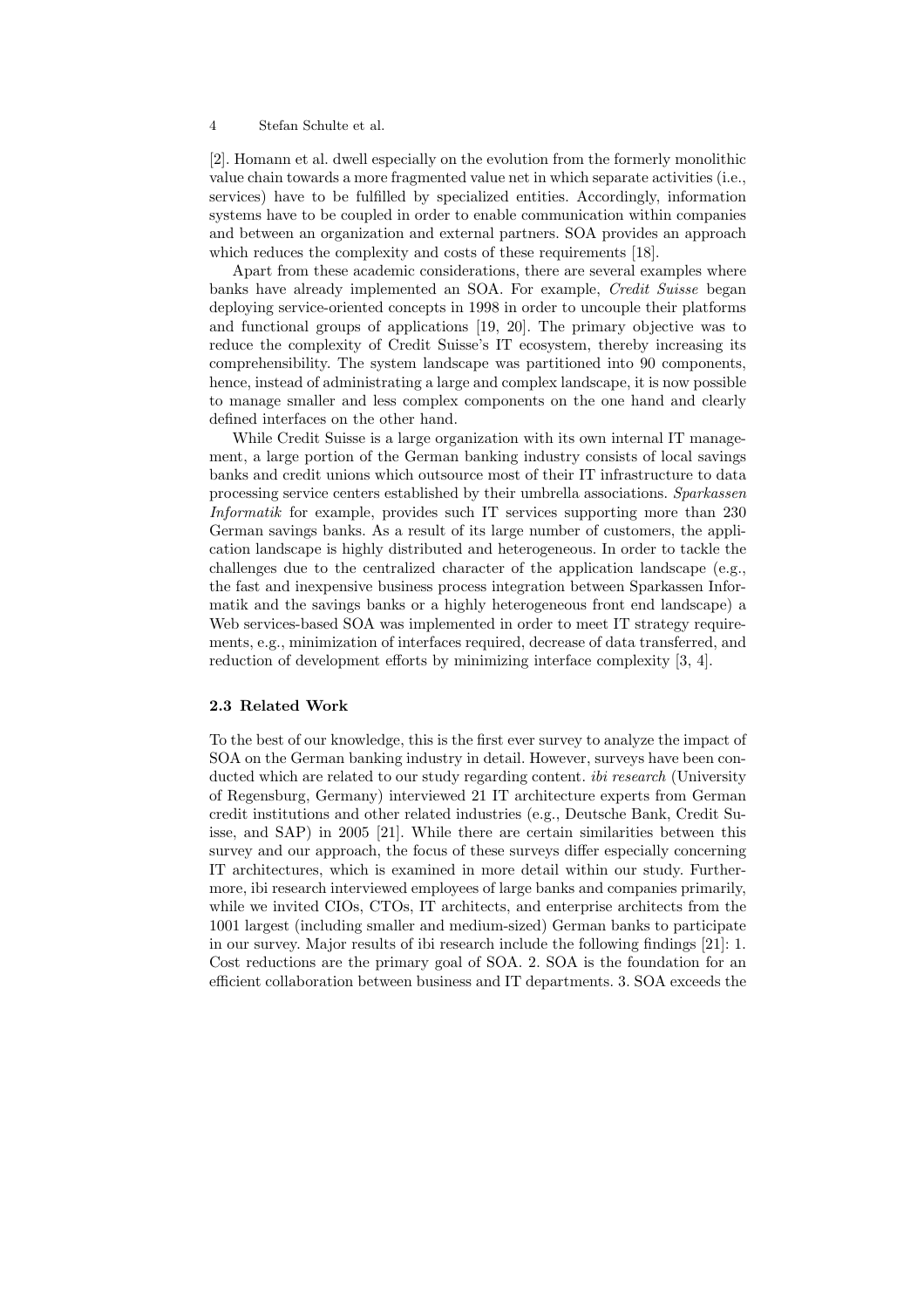pure technological aspects and includes functional architecture, organizational structure and a governance model.

While these findings helped to describe the current implementation efforts of German financial institutions, the study did not evaluate whether SOA is the most qualified application architecture paradigm to fulfill the requirements of the financial industry.

Another brief analysis of SOA in the German financial industry was carried out by Fraunhofer IRB in 2005 [22]. Furthermore, non-academic surveys – e.g., by Infoworld and Gartner – investigated SOA among other topics, in 2005 and 2006 respectively [23, 24].

## 3 Methodology and Sample Characteristics

Within this section, the methodology used is discussed. In addition, we present the characteristics of the target audience of this survey.

#### 3.1 Methodology

As mentioned in Sect. 2, we identified nine statements which formed the foundation for our questionnaire [25]:

- A company has to adopt an SOA if it wants to stay competitive and achieve continuous growth.
- The active adaptation and use of an SOA enforces innovation in a company's processes and products.
- Flexible and agile business processes are only possible if an SOA is adopted.
- The SOA paradigm is a holistic approach not limited to IT or business only.
- Companies have a need for action regarding SOA.
- The SOA paradigm will have an impact on both the development of custom software and standard software.
- Service-orientation is a critical success factor for future outsourcing activities.
- SOA offers protection of investments.
- The adaptation of service-oriented technologies leads to cost reductions.

For this survey, the 1001 largest banks in Germany were chosen, based on their total assets as reported officially in 2003. All banks were contacted by phone to identify possible participants. This group of contacts included CIOs, CTOs, IT architects, and enterprise architects of the banks selected. We identified one contact per bank. As a large number of banks does not participate in surveys in general and a number of people contacted were not able to participate due to time constraints and other reasons, we invited 288 out of 1001 banks to fill out our online questionnaire made up of 27 questions with more than 120 variables.

In total, 52 analyzable questionnaires were returned. This equals a response rate of 18.06% among the invitees and 5.19% among the 1001 largest banks.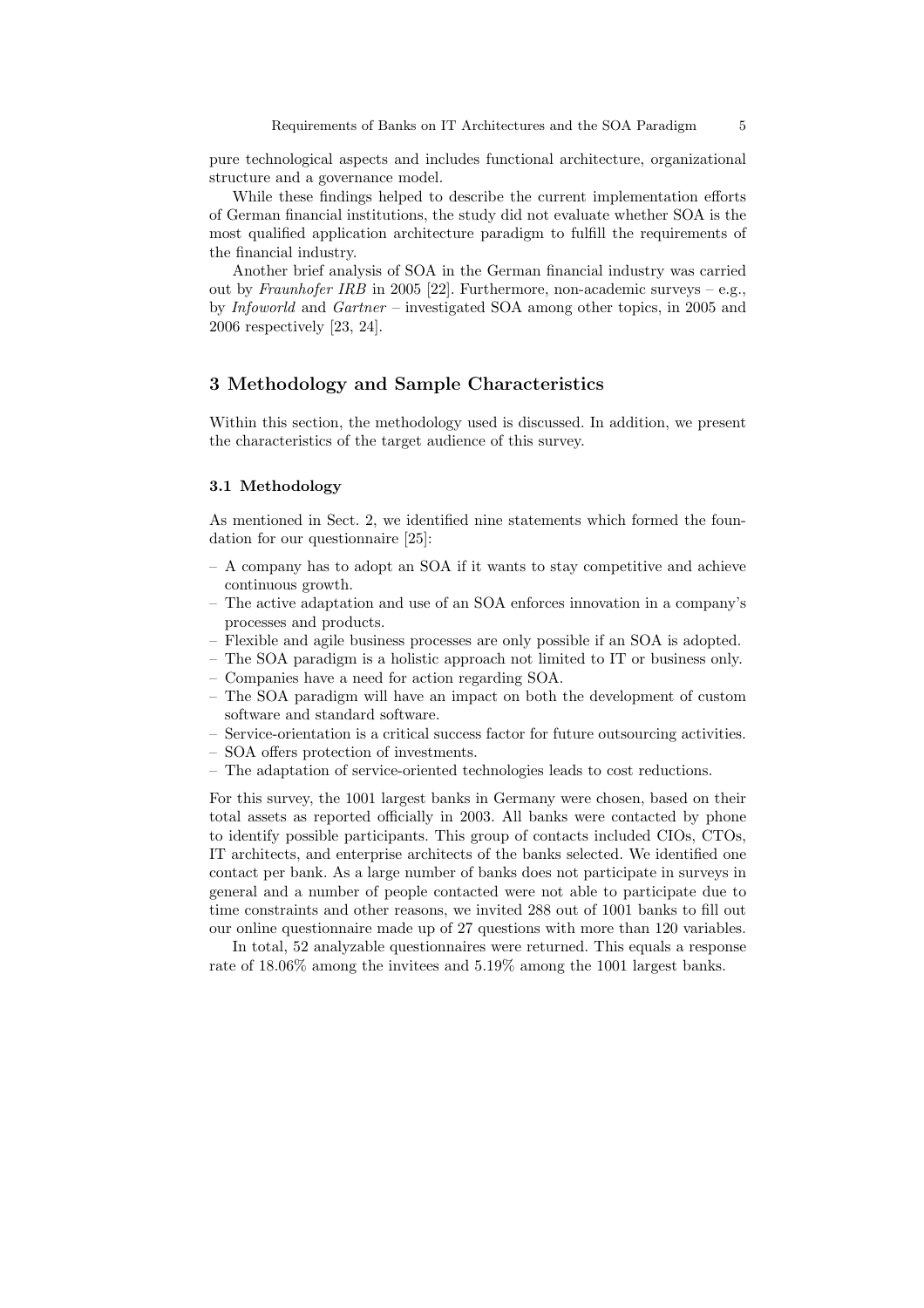|                  |      | 1001 largest banks |    | Rate of return                      |
|------------------|------|--------------------|----|-------------------------------------|
| German banks     |      |                    |    | Number Percentage Number Percentage |
| Commercial banks | 51   | 5.09%              | 5  | $9.62\%$                            |
| Credit unions    | 495  | 49.45\%            | 32 | 61.54%                              |
| Savings banks    | 455  | 45.45\%            | 15 | 28.85%                              |
| Total            | 1001 | 100\%              | 52 | $100\%$                             |

Table 1. Participants

#### 3.2 Sample Characteristics

The German banking industry is divided into three types of banks: commercial banks, credit unions, and savings banks. While credit unions and savings banks often supply their products to customers within a certain geographical area, commercial banks are not limited to any particular region.

As shown in Table 1, the rate of return of commercial banks and credit unions is higher than expected while the rate of return of savings banks is lower than expected. A contingency analysis showed that the distribution of participating banks did not match the distribution in the basic population of the 1001 largest German Banks. Hence, the distribution of the banking groups is not representative (cp. Sect. 4.4).

In order to analyze the data with reference to the previous knowledge of the participants, we asked for a self-assessment regarding the concepts/terms service-orientation and SOA. The evaluation scale spans from "not familiar" to "familiar" on a five-point Likert scale. As shown in Fig. 1, almost 77% of the par-



Fig. 1. Familiarity with the concepts Service-orientation  $(n_1=51, \mu_1=3.41, \sigma_1=1.31)$ and SOA ( $n_2=52$ ,  $\mu_2=3.00$ ,  $\sigma_2=1.15$ )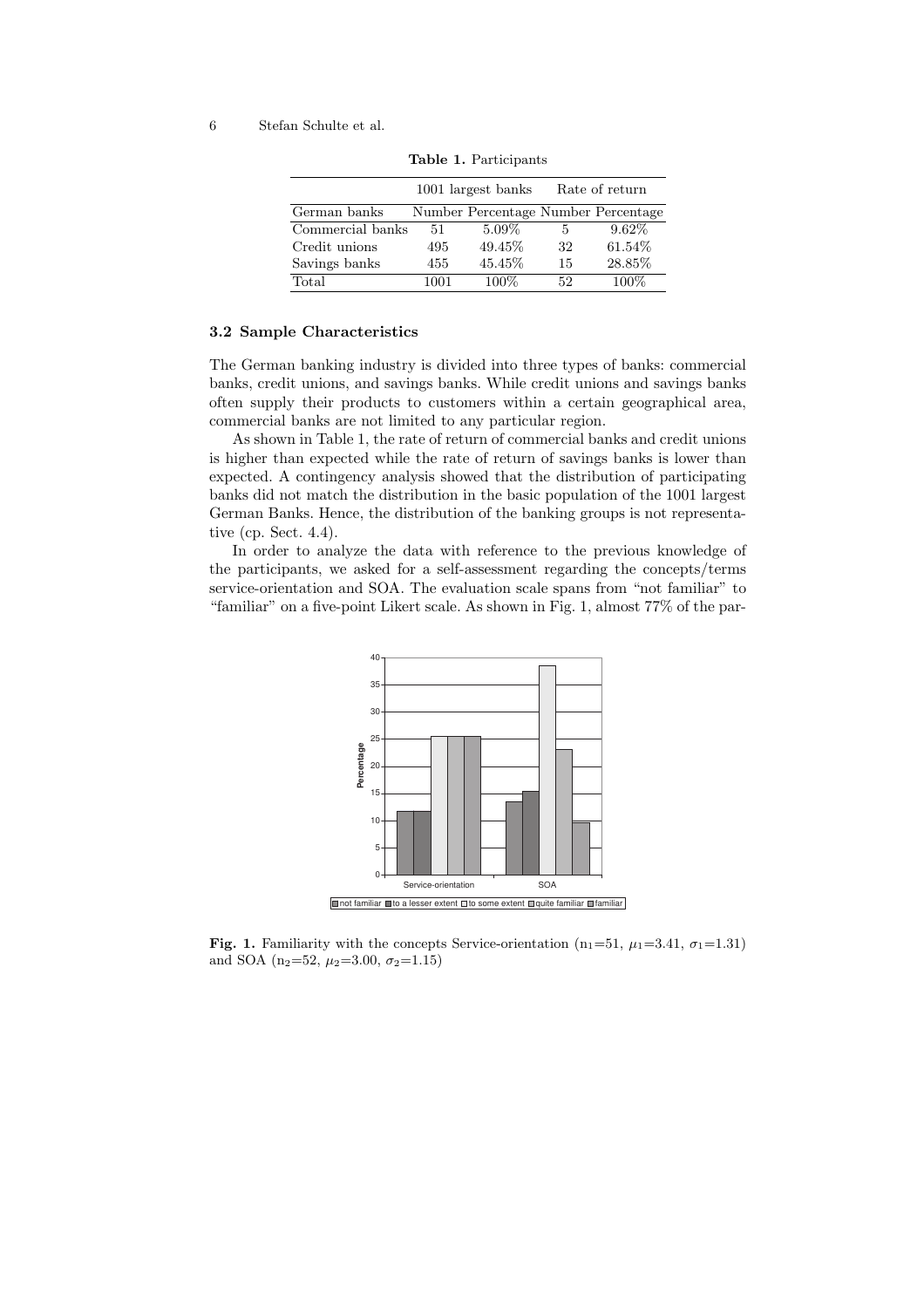ticipants are "to some extent familiar" with the concept of service-orientation, about 51% are even "quite familiar" or "familiar" with this concept. By examining the results of the SOA concept, the figures are similar, with nearly 71% of the participants being familiar with this concept "to some extent". Nearly 32% are "quite familiar" or "familiar" with the concept SOA.

## 4 Empirical Results

In the following results from our survey are presented. First, the current and future relevance of requirements on IT architectures are assessed in Sect. 4.1. Subsequently, the status quo of SOA adaptation in the German banking industry is presented. Section 4.3 introduces restrictions for the adaptation of SOA. Limitations and the transferability of our results are considered in Sect. 4.4.

| <b>Table 2.</b> Classification of criteria |                                |                           |                                                                                         |  |  |  |
|--------------------------------------------|--------------------------------|---------------------------|-----------------------------------------------------------------------------------------|--|--|--|
|                                            | Criterion is met.<br>by an SOA | Criterion<br>is partially | Effect of SOA implem-<br>entation on criterion<br>met by an SOA is difficult to measure |  |  |  |
| Flexibility of business processes          | X                              |                           |                                                                                         |  |  |  |
| Turnover increase                          |                                |                           | Х                                                                                       |  |  |  |
| Cost savings                               |                                |                           | Х                                                                                       |  |  |  |
| Reduction of time-to-market                |                                | Х                         |                                                                                         |  |  |  |
| Integration potential                      | Х                              |                           |                                                                                         |  |  |  |
| Scalability                                |                                | Х                         |                                                                                         |  |  |  |
| Reduction of risks                         |                                |                           | Х                                                                                       |  |  |  |

## 4.1 Assessment of current/future relevance of requirements on IT architectures

Seven core requirements of banks on IT architectures were identified by a panel of experts before the actual empirical study. As not all criteria can be met to the same degree by an SOA, the requirements were classified by their feasibility to be met by an SOA (cp. Table 2).

Participants of our study separately assessed the current and future relevance of the seven requirements. The evaluation scale spans from "not relevant" to "most relevant" on a five-point Likert scale.

As shown in Table 3, the criterion cost savings has the highest mean of all specified requirements. The relatively low standard deviation of 0.65 (current relevance) and 0.61 (future relevance) establishes the particular relevance of this criterion. More than 90% of the survey participants deem cost savings "relevant" or "most relevant". There are no significant deviations of means between the different groups of banks presented in Sect. 3.2. While the criteria *flexibility of*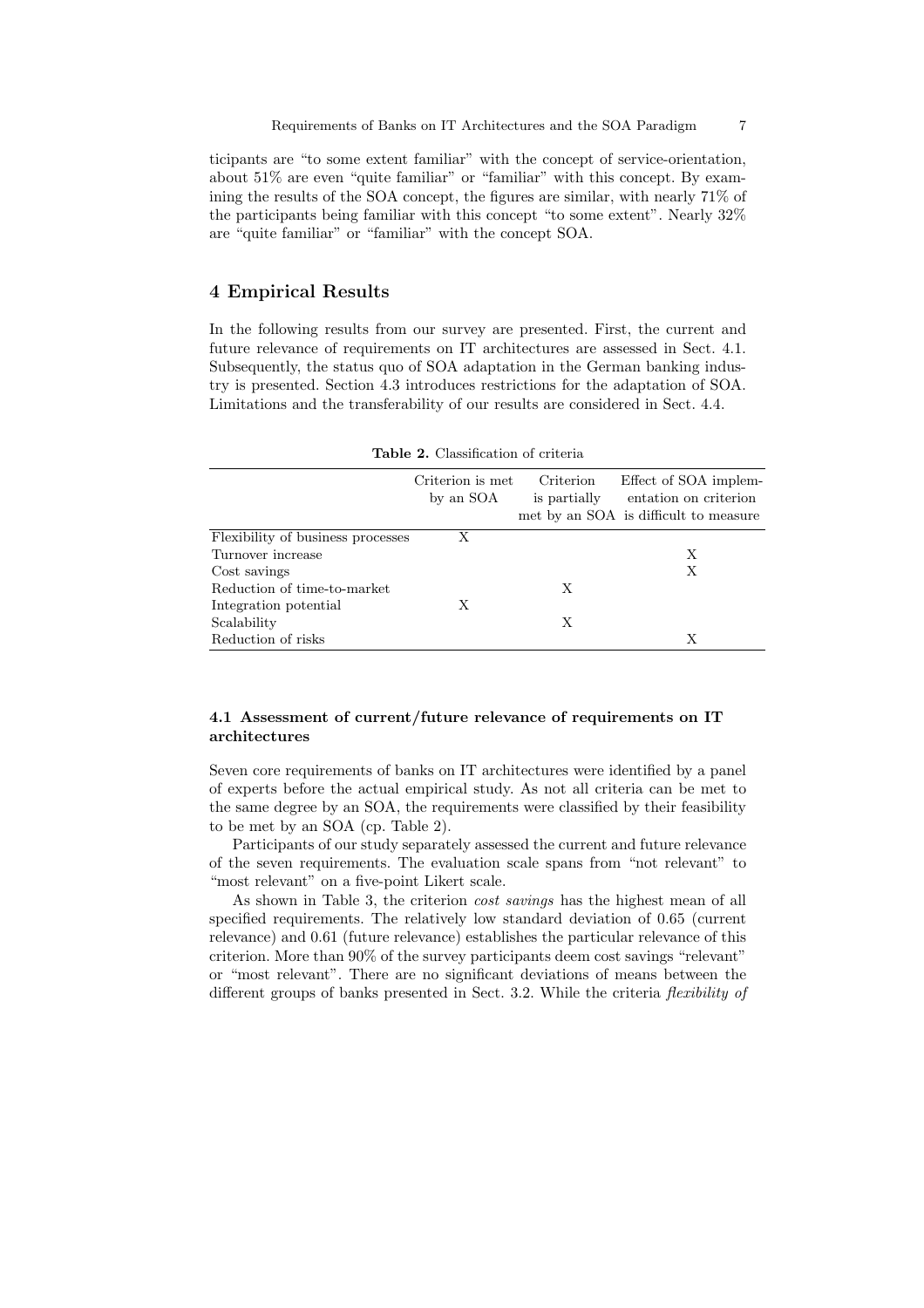|                                        |         | Current relevance Future relevance Difference |         |            |                |                   |
|----------------------------------------|---------|-----------------------------------------------|---------|------------|----------------|-------------------|
|                                        | $\mu_1$ | $\sigma_1$                                    | $\mu_2$ | $\sigma_2$ | $\Delta_{\mu}$ | $\Delta_{\sigma}$ |
| Cost savings                           | 4.35    | 0.65                                          | 4.46    | 0.61       | $+0.11 - 0.04$ |                   |
| Flexibility of business processes 3.96 |         | 0.79                                          | 4.31    | 0.73       | $+0.35 -0.06$  |                   |
| Reduction of risks                     | 3.92    | 0.95                                          | 4.33    | 0.73       | $+0.41 - 0.22$ |                   |
| Turnover increase                      | 3.60    | 0.98                                          | 4.04    | 0.84       | $+0.44 - 0.14$ |                   |
| Reduction of time-to-market            | 3.58    | 1.00                                          | 3.87    | 1.03       | $+0.29 + 0.03$ |                   |
| Scalability                            | 3.40    | 0.87                                          | 3.62    | 0.93       |                | $+0.22 + 0.06$    |
| Integration potential                  | 3.33    | 1.00                                          | 3.25    | 1.23       |                | $-0.08 + 0.23$    |

Table 3. Relevance of requirements on IT architectures (n=52)

business processes ( $\mu_1$ =3.96,  $\mu_2$ =4.31) and reduction of risks ( $\mu_1$ =3.92,  $\mu_2$ =4.33) have significant impact, turnover increase  $(\mu_1=3.60, \mu_2=4.04)$  and reduction of time-to-market ( $\mu_1$ =3.58,  $\mu_2$ =3.87) are of secondary importance. Scalability  $(\mu_1=3.40, \mu_2=3.62)$  and integration potential  $(\mu_1=3.33, \mu_2=3.25)$  feature the lowest means amongst the requirements observed.

Except for integration potential, all means observed are significant deviations from the expected value "to some extent relevant (3)" at the 0.01 level. The mean of integration potential is a significant deviation at the 0.05 level for the current relevance, but there is no significant deviation from the expected value for the future relevance of this requirement.

When comparing the results of this part of our survey with the classification presented in Table 2, the results have to be analyzed critically. Integration potential, which is one of the both criteria presented that is definitely met by an SOA, is rated as less relevant than any other criterion. The criteria reduction of time-to-market and scalability, which are partially met by an SOA, are relatively unimportant, too.

Beside integration potential, flexibility of business processes is the second requirement definitely met by an SOA within the context of this study. Only the requirement *cost savings* is rated more relevant than *flexibility of business* processes. This shows that a large part of the banking industry attaches great importance to flexible business processes. Consequently, this requirement has to be met by an application architecture.

Otherwise, integration potential is rated as more relevant by commercial banks than by savings banks and credit unions, with means of 4.00 (current relevance) and 4.40 (future relevance). The mean of future relevance has a significant deviation at the 0.05 level from the mean of all savings banks and credit unions  $(3.13)$ . Regarding the future relevance, *reduction of time-to-market* is also assessed more relevant by commercial banks (mean of 4.60) than by all other banks (mean of 3.79) with a significant deviation at the 0.10 level. The attitude of different banking groups towards individual requirements is depicted in Fig. 2.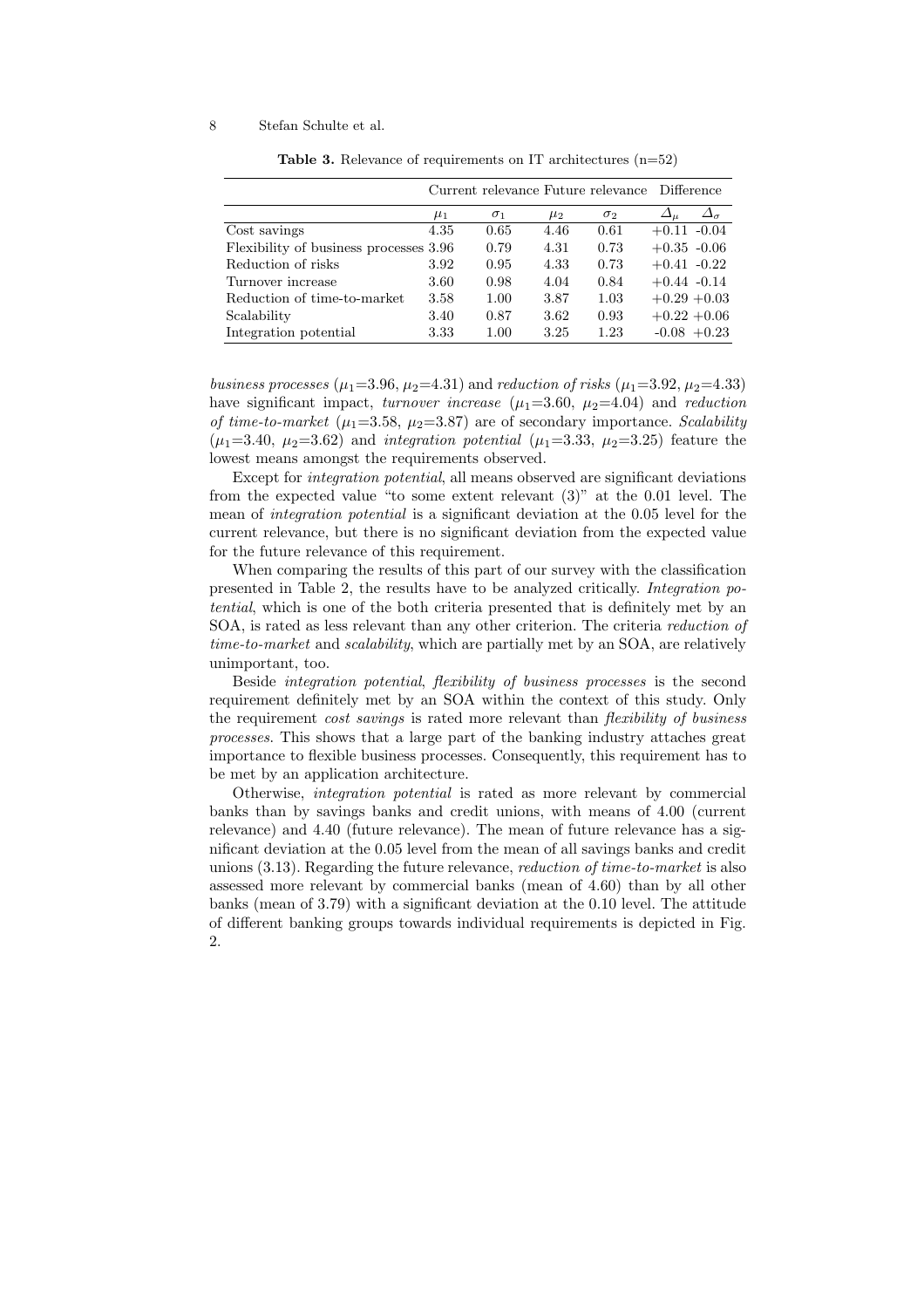

Fig. 2. Relevance of requirements on IT architectures

The higher need for integration in commercial banks might be explained by the different IT strategies of savings banks and credit unions. While lastmentioned groups of banks often outsource most of their IT department to data processing service centers established by their umbrella associations, commercial banks mostly operate their own IT infrastructure and do not outsource to the same extent. However, outsourcing is part of the IT strategy of commercial banks, too.

Therefore, IT architecture experts from commercial banks have an increased recognition for the need to integrate (legacy and other) systems. Furthermore, integration potential is especially needed if a bank has to deal with mergers and acquisitions. This explains the higher requirement for integration in commercial banks, too, as mergers and acquisitions are rather a characteristic of the business model of commercial banks than of credit unions or savings banks.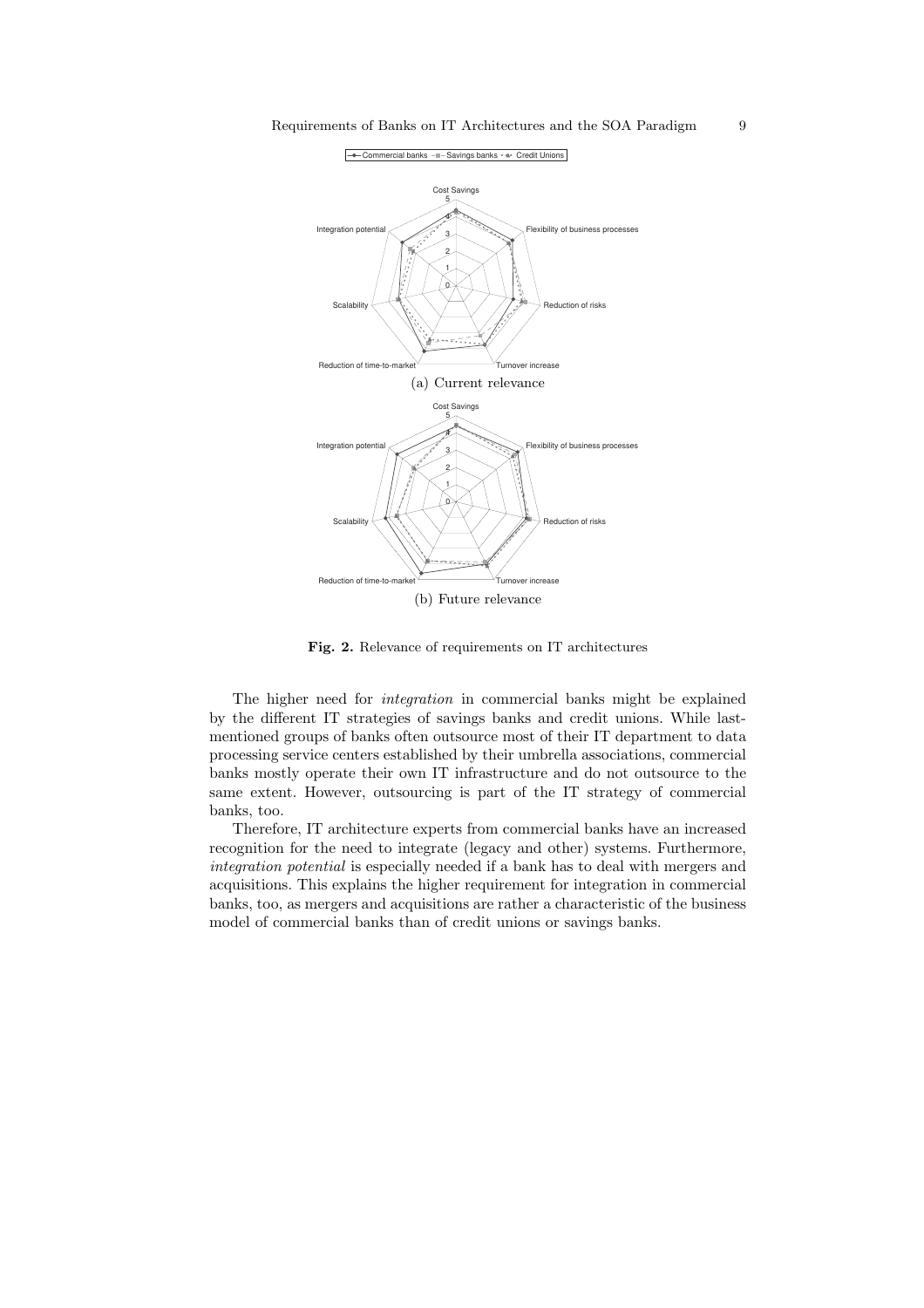

Fig. 3. Status quo of SOA adaptation in the German banking industry

### 4.2 Status Quo of SOA Adaptation in the German Banking Industry

Apart from general requirements on IT architectures and reasons against SOA adaptation (cp. Sect. 4.3), we examined the current status of SOA implementations in the German banking industry. The participants were requested to estimate the progress of the adaptation of SOA in their company. As shown in Fig. 2, 30.77% of the participants state that their organizations plan an SOA implementation, are currently implementing an SOA or have already implemented an SOA. Further 25% consider an implementation interesting.

Although the acceptance of SOA in the surveyed banks seems to be surprisingly high with nearly one third of the banks bringing an SOA into operation or already operating an SOA, it should be taken into account that the propagation of service-oriented technologies in the German Banking Industry is promoted either by external parties (e.g., data processing service centers or consulting companies) or by internal IT departments. For example, Sparkassen Informatik (see before) supports one tenth of the German banking industry (or half of all savings banks) with its Web services-based SOA [3, 4]. Otherwise, it should be noted that only 13.33% of the participating savings banks claim that they already have an SOA in production.

This data conflicts with the assumptions we made earlier and should be further observed in the future. One possible explanation for this discrepancy between estimated and actual values could be the low visibility of technologies in use in the data processing service centers. Nevertheless, the results show the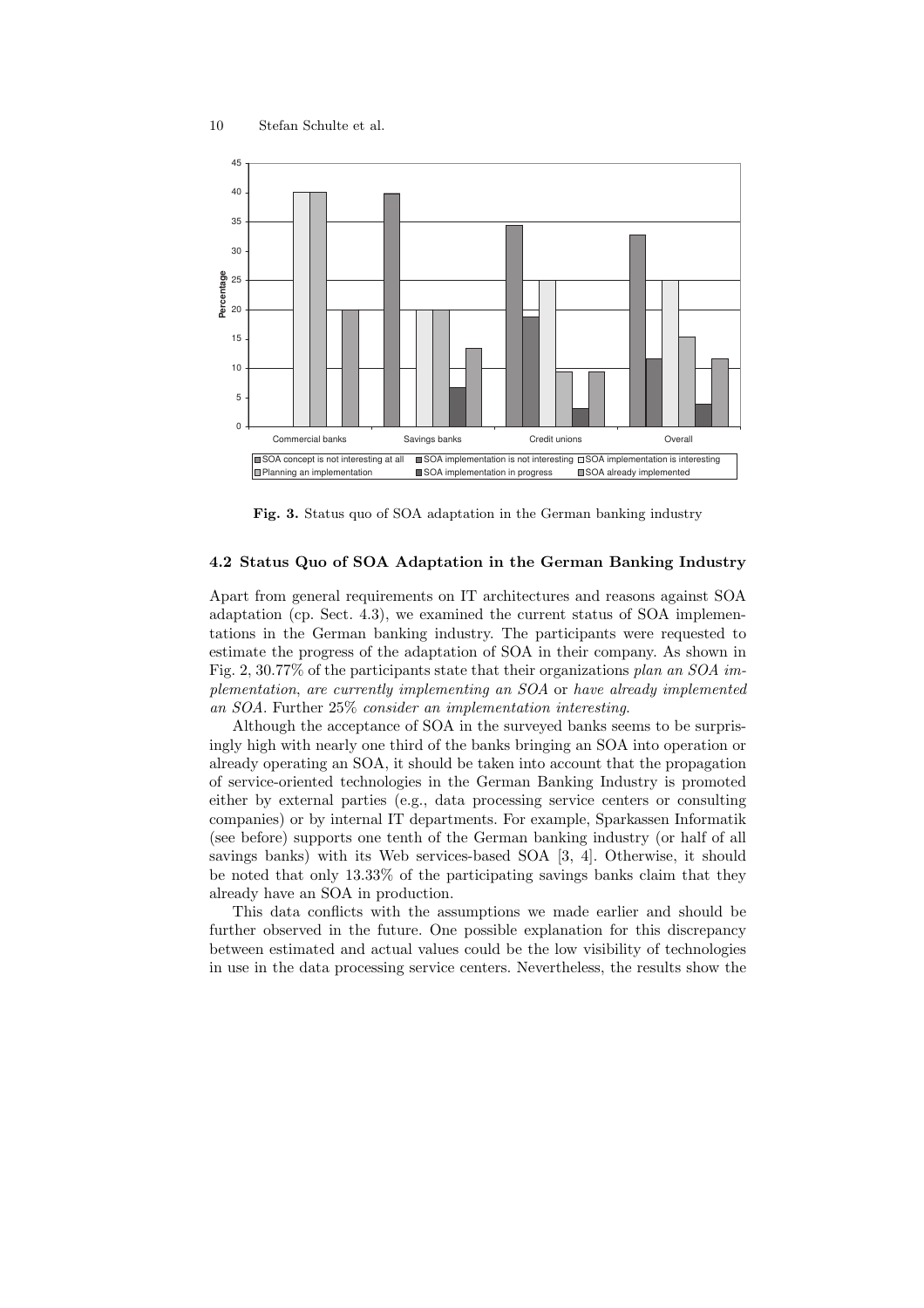extensive distribution of SOA in German banks with 11.54% of all participating banks operating an SOA.

Concerning the different banking groups, our presumptions from Sect. 4.1 regarding the higher need for SOA-related requirements in commercial banks are confirmed (cp. Fig. 3). 60% of the commercial banks plan an SOA implementation or have already implemented an SOA. The percentage of credit unions planning or currently performing an SOA implementation or running an SOA is considerably lower (21.88%). With 40%, the percentage of savings banks ranges between the values for the other banking groups.

#### 4.3 Restrictions for the Adaptation of SOA

While the results from Sect. 4.1 and Sect. 4.2 indicate that SOA meets the requirements of German banks and is already well distributed in this sector, a large percentage of banks also have no plans to or interest in adapting serviceoriented technologies at the time of the survey.

Prior to the actual empirical study, the following possible reasons for the lack of interest in SOA were identified by a panel of experts:

- SOA-technologies are not standardized
- Lack of experience in the SOA field
- Short-/medium-term benefits are not identifiable/measurable
- Insufficient budget
- Assumptions about the future market environment do not apply
- Organizational restrictions
- Strategic restrictions

|                                                                           | $n = 52$ |            | Overall Commer- Savings<br>cial banks – banks |                                         |                    |            | Credit<br>unions |            |
|---------------------------------------------------------------------------|----------|------------|-----------------------------------------------|-----------------------------------------|--------------------|------------|------------------|------------|
|                                                                           | $\mu_1$  | $\sigma_1$ | $\mu_2$                                       |                                         | $\sigma_2$ $\mu_3$ | $\sigma_3$ | $\mu_4$          | $\sigma_4$ |
| Lack of experience                                                        |          |            |                                               | 3.52 1.13 3.00 1.22 3.20 1.37 3.75 0.95 |                    |            |                  |            |
| Organizational restrictions                                               |          |            |                                               | 3.23 0.90 3.60 0.89 2.93 0.88 3.31 0.90 |                    |            |                  |            |
| Technologies are not standardized 3.13 1.01 2.80 0.84 3.27 1.10 3.13 1.01 |          |            |                                               |                                         |                    |            |                  |            |
| Insufficient budget                                                       |          |            |                                               | 3.06 0.98 2.60 0.55 2.67 0.90 3.31 1.00 |                    |            |                  |            |
| Short-/medium-term benefits                                               |          |            |                                               |                                         |                    |            |                  |            |
| are not identifiable                                                      |          |            |                                               | 3.04 1.01 3.00 1.41 2.73 0.88 3.19 1.00 |                    |            |                  |            |
| Strategic restrictions                                                    |          |            |                                               | 2.94 0.89 2.60 0.89 2.67 0.90 3.13 0.87 |                    |            |                  |            |
| Assumptions about the future                                              |          |            |                                               |                                         |                    |            |                  |            |
| market environment do not apply 2.62 0.93 2.00 1.00 2.33 0.82 2.84 0.92   |          |            |                                               |                                         |                    |            |                  |            |

Table 4. Restrictions for the adaptation of SOA

The participants of our study assessed these cases on a five-point Likert scale spanning from "does not apply" to "applies".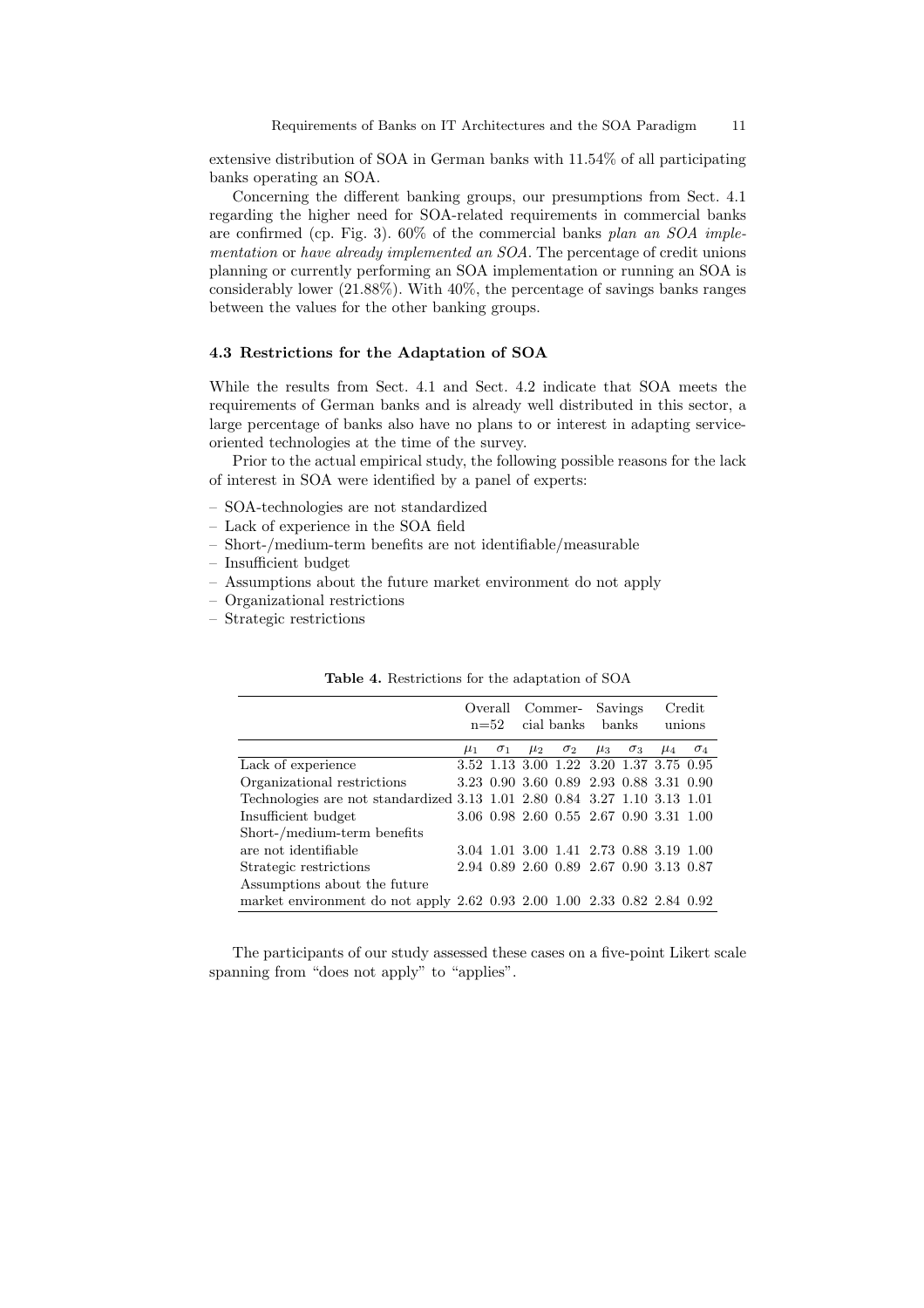As shown in Table 4, lack of experience in the SOA field has the highest mean  $(\mu_1=3.52)$  of the identified obstacles. Organizational restrictions  $(\mu_1=3.23)$  and the assumption, that SOA-technologies are not standardized  $(\mu_1=3.13)$  show relatively high means, while *insufficient budget*  $(\mu_1=3.06)$  and *non-identifiable* short-/medium-term benefits  $(\mu_1=3.04)$  are of secondary importance. Strategic restrictions ( $\mu_1$ =2.94) and incorrect assumptions about the future market environment ( $\mu_1$ =2.62) feature the least means of all reasons identified.

The observed means for lack of experience and incorrect assumptions about the future market environment are significant deviations from the expected value "neutral  $(3)$ " at the 0.01 level, the mean of *organizational restrictions* is a significant deviation at the 0.10 level. There is no significant deviation for the means of the remaining criteria.

IT experts in the field of SOA (i.e., participants that considered themselves to be familiar with SOA in Sect. 3.2) assess the reasons of non-standardized technologies (mean of 2.40) and non-identifiable short-/medium-term benefits (mean of 2.00) significantly lower at the 0.05 (technologies) respectively 0.10 (benefits) level than all other participants (means of 3.21 and 3.15).

The different banking groups also assessed the particular reasons very distinctly. Credit unions tend to rate most criteria higher than savings banks, while commercial banks tend to evaluate most criteria lower. It should be noted that organizational restrictions are exceptional as commercial banks rate them higher than any other banking groups. Furthermore, this criterion possesses the highest mean of all criteria for commercial banks (cp. Table 4).

As a result, the means of credit unions for the reasons of non-standardized technologies and incorrect assumptions about the future market environment are significantly higher at the 0.05 level compared to other banks. Furthermore, the reasons lack of experience and insufficient budget are significantly higher at the 0.10 level. Especially the *lack of experience in the SOA field* confirms the finding from Sect. 4.2 that SOA is less distributed in credit unions compared to other banking groups.

#### 4.4 Limitations and Transferability of Results

There are two limitations on the research presented. First, the survey data was collected at a specific point of time (i.e., at the end of 2006 and the beginning of 2007) and therefore provides a snapshot perspective. Future rollouts of this survey will show the development of SOA in the banking industry and if the SOA adaptations planned in banks have been realized.

Furthermore, generalization made from the data collected is limited due to the low response rate of 5.19% from the 1001 banks in scope. Besides, the distribution of participating banks within the banking groups does not match the distribution of banking groups for the 1001 largest German banks (as mentioned above).

However, we still believe that the results are able to provide insight into application architectures within the German banking industry. This industry is largely characterized by its organization into three banking groups, but continues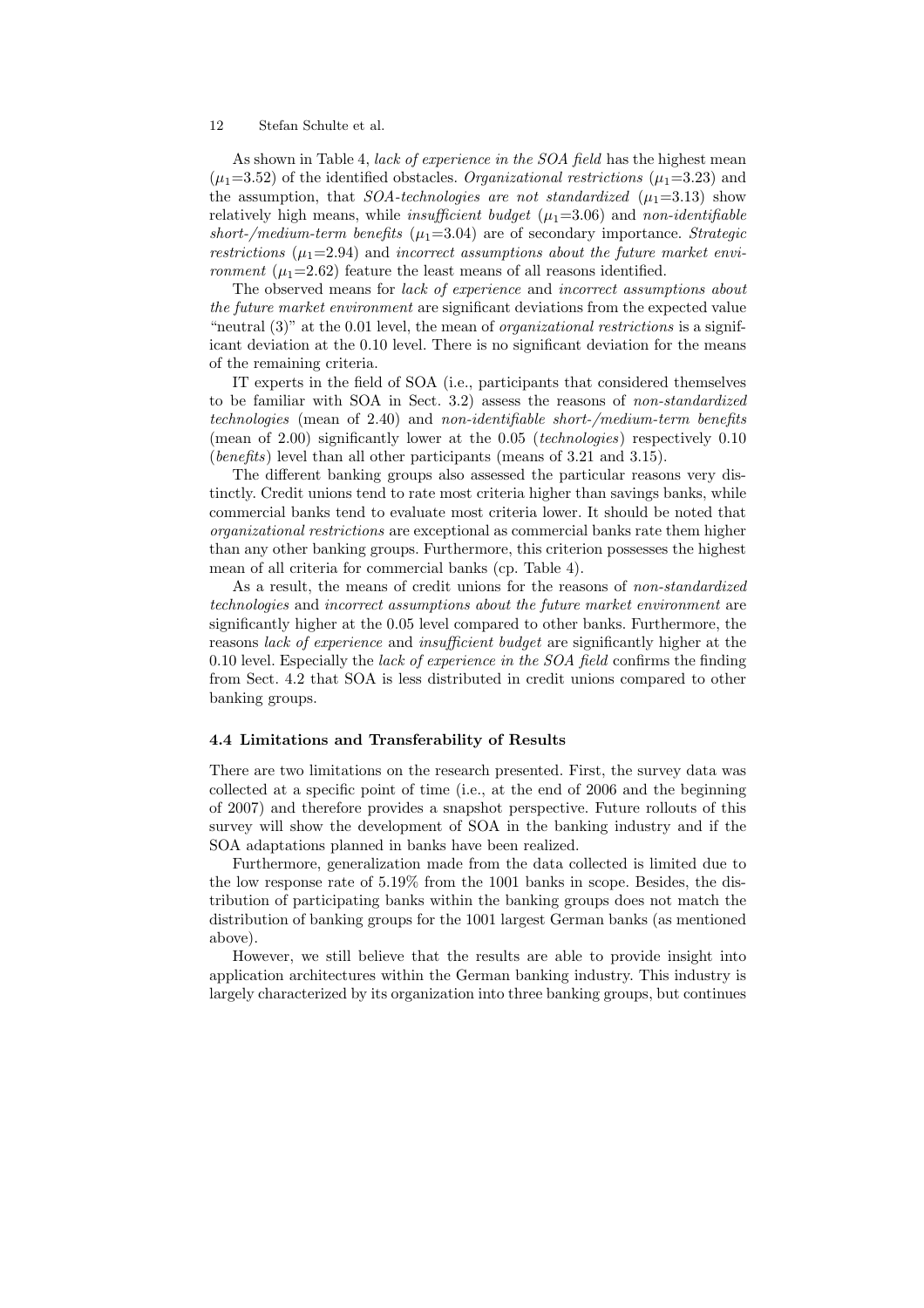undergoing massive changes due to regulations and adjustments in the market. As we analyzed the results within each banking group, it is possible to transfer the results for commercial banks to countries that are more characterized by, e.g., commercial banks. Nevertheless, the results are only indicative for other industries or countries.

## 5 Summary and Future Work

In this paper, we have presented results from a survey we conducted among CIOs, CTOs, IT architects, and enterprise architects from Germany's 1001 largest banks. The goal of this survey was to identify whether SOA is regarded as a major trend or mere hype within the German banking sector.

It has been shown that the criteria requested by banks are difficult to measure, i.e., cost savings, reduction of risks or turnover increase. Flexibility of business processes, which is a typical characteristic of SOA, is also requested. Otherwise, SOA-typical requirements like integration potential and reduction of time-to-market are requested by commercial banks in particular, while these criteria only play a minor role for the German banking industry by large. This indicates that SOA is especially suited to fulfill the requirements of commercial banks. This assumption is further supported by the fact that SOA is already more widespread in commercial banks compared to credit unions. Furthermore, credit unions tend to assess reasons against SOA adaptation more strongly than all other banks.

Therefore, we interpret that SOA is already more than just a hype for commercial banks.

However, SOA is not relevant for every banking group to the same extent. While commercial banks seem to be technology leaders [2, 16], especially credit unions are currently not adopting the SOA paradigm. It is most likely that the divergences between the banking groups result from the different expectations these groups have towards an IT architecture. Credit unions and savings banks often do not operate an extensive application architecture. Hence, these banks do not have a need for integration potential or scalability of a particular IT architectur paradigm. This assumption is supported by the presented data. As a result, in order to answer the question if SOA is a major trend or hype for the whole German banking industry, it should be investigated in what way credit unions and savings banks might benefit from the SOA paradigm.

It seems reasonable that SOA-related projects have already been set up or will be initiated in credit unions (and savings banks) by the service organizations established by their umbrella associations. In order to investigate the propagation of service-oriented technologies in these banking groups, we will set up a multi-participant case study in cooperation with the E-Finance Lab e. V. and IBM. This case study addresses the service organizations of both the credit unions and savings banks. The goal of this case study is to analyze the different strategies that service organizations follow while implementing SOA, as well as the impact of SOA implementation on affiliated credit unions and savings banks.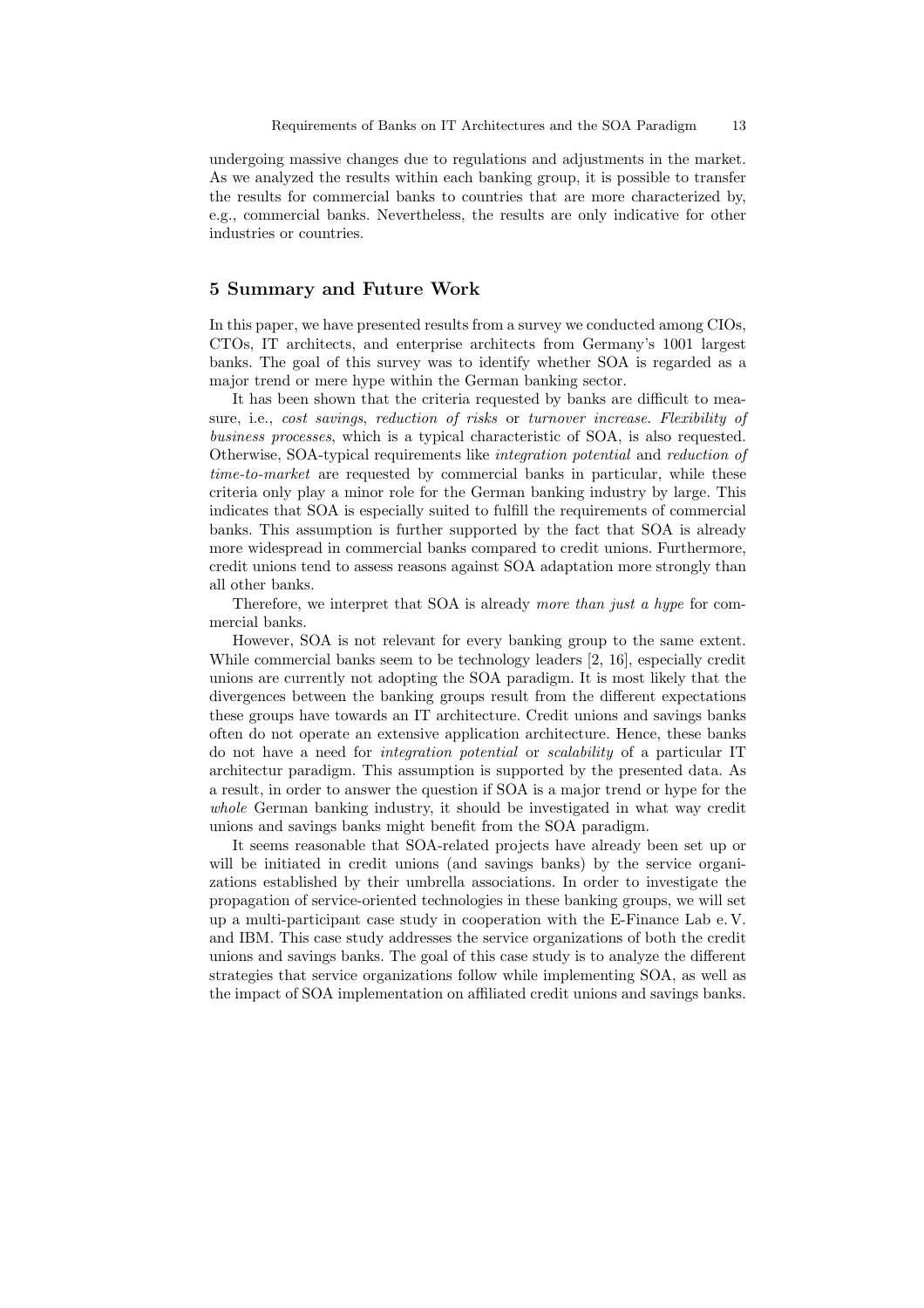As aforementioned, the survey presented provides a snapshot perspective. Therefore, we intend to conduct further surveys in the following years in order to show the development of SOA within the German banking industry. While the intention of the presented survey was to get an overview of SOA in the German banking industry, future surveys and case studies will have a different focus, e.g., the actual value creation of SOA.

## Acknowledgements

This work is supported in part by the E-Finance Lab e. V., Frankfurt am Main, Germany (www.efinancelab.com).

## References

- 1. Rabhi, F. A., Benatallah, B.: An Integrated Service Architecture for Managing Capital Market Systems. IEEE Network 16 (2002) 15–19
- 2. Rabhi, F. A., Yu, H., Dabous, F. T., Wu, S.Y.: A service-oriented architecture for financial business processes. Information Systems and E-Business Management 5 (2007) 185-200
- 3. Brandner, M., Craes, M., Oellermann, F., Zimmermann, O.: Web servicesoriented architecture in production in the finance industry. Informatik Spektrum 27 (2004) 136–145
- 4. Zimmermann, O., Milinski, S., Craes, M., Oellermann, F.: Second Generation Web Services-Oriented Architecture in Production in the Finance Industry. In: Companion to the 19th Annual ACM SIGPLAN Conference on Object-Oriented Programming Systems, Languages, and Applications (OOPSLA '04), New York, NY, USA, ACM Press (2004) 283–289
- 5. Berbner, R., Grollius, T., Repp, N., Heckmann, O., Ortner, E., Steinmetz, R.: An approach for Management of Service-oriented Architecture (SoA)-based Application Systems. In: Proceedings of the Workshop Enterprise Modelling and Information Systems Architectures (EMISA 2005), Klagenfurt, Austria (2005) 208–221
- 6. Repp, N., Schulte, S., Eckert, J., Berbner, R., Steinmetz, R.: An Approach to the Analysis and Evaluation of an Enterprise Service Ecosystem. In: Proceedings of the 1st International Workshop on Architectures, Concepts and Technologies for Service Oriented Computing (ACT4SOC 2007), Barcelona, Spain (2007) 42–51
- 7. Schulte, R.W., Natis, Y. V.: "Service-Oriented" Architectures, Part 1, SPA-401-068. Gartner Group (1996)
- 8. Channabasavaiah, K., Holley, K., Tuggle Jr, E.: Migrating to a service-oriented architecture, Part 1. http://www-128.ibm.com/developerworks/library/ ws-migratesoa/, accessed at 2007-08-19. IBM DeveloperWorks (2003)
- 9. Krafzig, D., Banke, K., Slama, D.: Enterprise SOA: Service-Oriented Architecture Best Practices (The Coad Series). Upper Saddle River, NJ, USA, Prentice Hall PTR (2004)